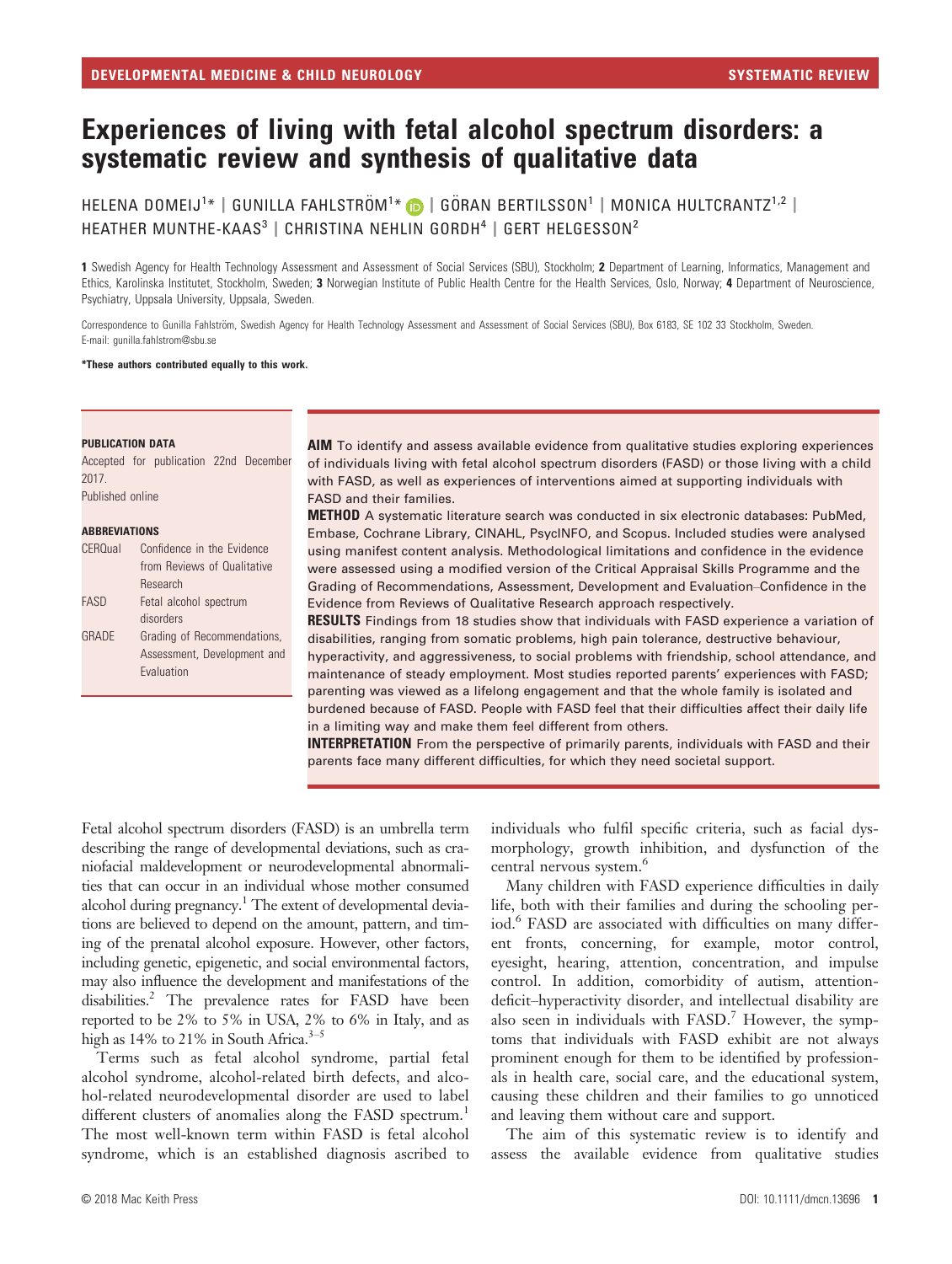investigating the experiences of individuals living with FASD or those caring for a child with FASD.

## METHOD

#### Protocol and registration

This systematic review was initiated as part of a Health Technology Assessment report written in Swedish at The Swedish Agency for Health Technology Assessment and Assessment of Social Services, which was submitted to the Swedish Ministry of Social Affairs in December 2016 [\(www.sbu.se/258](http://www.sbu.se/258)). The Swedish Agency for Health Technology Assessment and Assessment of Social Services uses a peer-reviewed protocol for systematic reviews, available upon request. The systematic review process follows the general concepts covered by the Preferred Reporting Items for Systematic Reviews and Meta-Analyses (PRISMA).<sup>8</sup>

## Inclusion criteria

#### Sample

Individuals with FASD or parents (biological, adoptive, or foster parents) of individuals with FASD.

#### Phenomenon of interest

Any experiences regarding living with FASD or experiences receiving any interventions aimed for the individuals with FASD or their parents.

## **Design**

Peer-reviewed studies published in English, Danish, Norwegian, or Swedish reporting qualitative data, including themes and quotes, were collected using a qualitative or mixed method. Studies published before 1990 were excluded. No restrictions regarding research type or study settings were made.

# Search strategy and study selection

Studies were identified by a literature search of six electronic databases performed by a health science librarian and by scanning reference lists by the reviewers. Medical subject headings and relevant terms related to FASD were used. The electronic databases PubMed, Embase, Cochrane Library, CINAHL, PsycINFO, and Scopus were searched on 29th September 2016 (see Appendix S1, online supporting information). Grey literature was not searched for.

Two review authors (HD, GB, GF, MH) independently screened the titles and abstracts for the references identified in the literature. Potentially relevant abstracts were then read in full and screened independently by two review authors. Any disagreements regarding inclusion of an article were resolved by discussions involving a third party, if necessary. For a flow chart of the review process, see Figure 1.

The methodological strengths and weaknesses of the included studies were assessed independently by two reviewers using a modified version of the Critical Appraisal Skills Programme checklist for qualitative studies.<sup>9</sup> Studies were then classified as having low, moderate, or severe limitations (see Appendix S2, online supporting information).

#### What this paper adds

- Individuals with fetal alcohol spectrum disorders (FASD) feel their difficulties make them different from others.
- Parents think of their parenting as a lifelong engagement.
- There is a shortage of studies investigating experiences of children with FASD.
- There is a shortage of studies investigating experiences of interventions given to individuals with FASD.

# Data extraction and qualitative synthesis

Two reviewers extracted data from each study, and one to three additional reviewers checked the extraction for each study. The review authors for this systematic review possess experience in conducting systematic reviews and working in fields related to preclinical and clinical medical science, medical ethics, social medicine, and social work.

Qualitative content analysis focusing on the manifest content of the experiences was used regardless of analysis methods applied in the original studies.<sup>10,11</sup> The first-level themes were identified, interpreted, specified, and verified according to the data provided in the articles. The secondlevel themes were similarly developed based on the firstlevel themes. Finally, the third-level themes were used to organize the second-level themes into broader categories.

When consensus was reached for all themes, an assessment was made of confidence in each review finding (second-level themes) using the Grading of Recommendations, Assessment, Development and Evaluation (GRADE)-Confidence in the Evidence from Reviews of Qualitative Research (CERQual) approach.<sup>12</sup> The data supporting the first-level themes and details regarding the CERQual assessments are described in detail in Appendix S3 (online supporting information).

# CERQual assessment of confidence

CERQual is developed within GRADE to evaluate the confidence of the weighted result of qualitative data.<sup>12</sup> The confidence is affected by factors such as methodological limitations, relevance, coherence, and adequacy of data.

Definitions of levels of confidence in a review finding:

- High confidence ( $\oplus \oplus \oplus \oplus$ ): it is highly likely that the review finding is a reasonable representation of the phenomenon of interest.
- Moderate confidence (⊕⊕⊕Ο): it is likely that the review finding is a reasonable representation of the phenomenon of interest.
- Low confidence ( $\oplus$   $\oplus$   $\odot$ O): it is possible that the review finding is a reasonable representation of the phenomenon of interest.
- Very low confidence (⊕ΟΟΟ): it is not clear whether the review finding is a reasonable representation of the phenomenon of interest.

## RESULTS

The literature search resulted in 3789 records. Of these, 18 studies fulfilled the inclusion criteria. Fourteen studies were assessed as having moderate methodological limitations, three as having minor methodological limitations,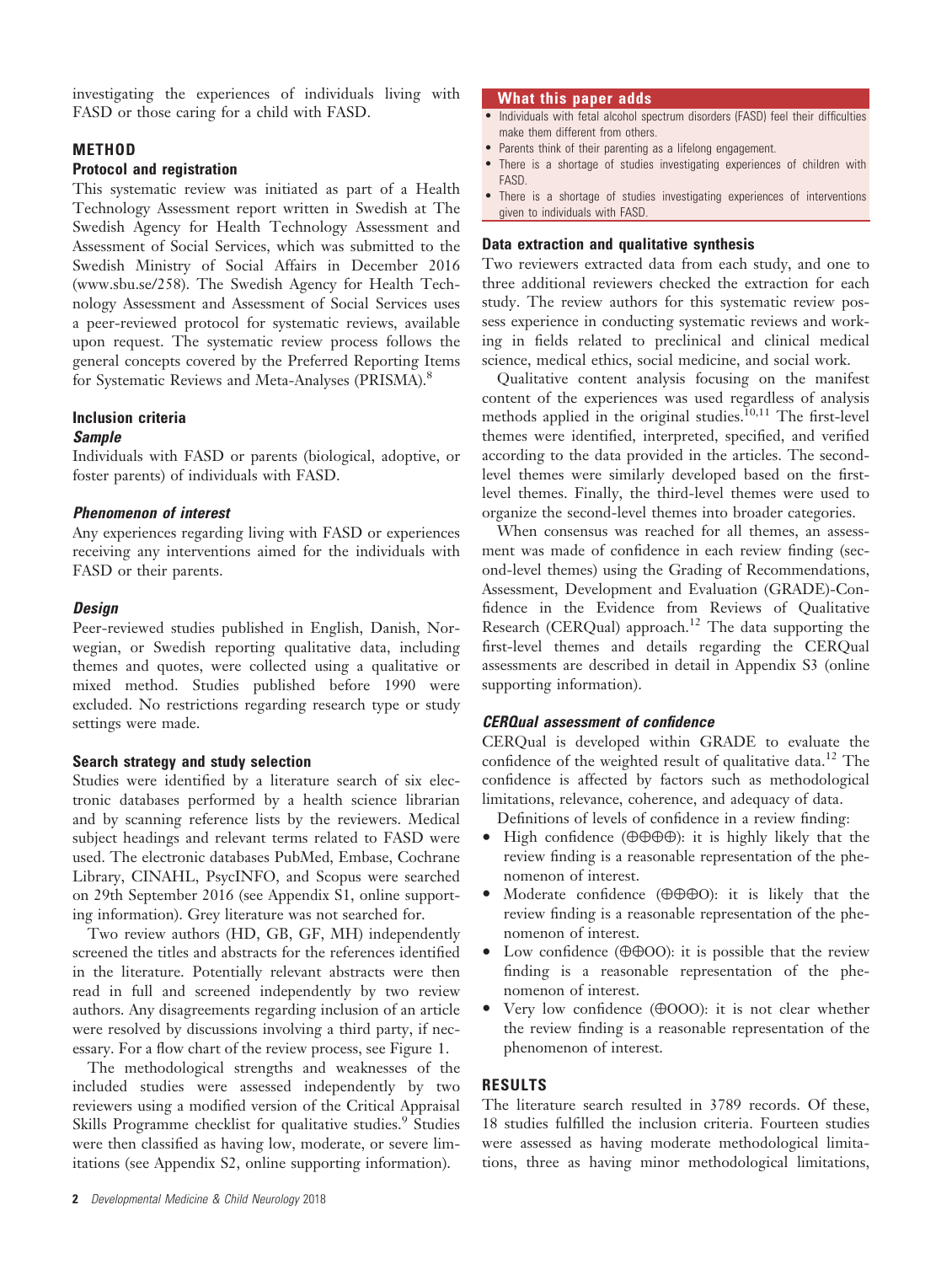

Figure 1: The Preferred Reporting Items for Systematic Reviews and Meta-Analyses (PRISMA) flow chart. PICOS, population, intervention, comparison, outcome, study design. [Colour figure can be viewed at wileyonlinelibrary.com].

and one was assessed as having serious methodological limitations (see Appendix S2).

Of the 18 included studies, two described experiences of children and adults with FASD  $(n=36)$ , whereas 15 studies provided information on parents' experiences of raising a

child with FASD, and one study described parental experiences of the intervention respite care (at least 237 caregivers). Included studies were conducted in Canada, New Zealand, USA, UK, and Australia. The studies are described in Table I. The third-level themes, the second-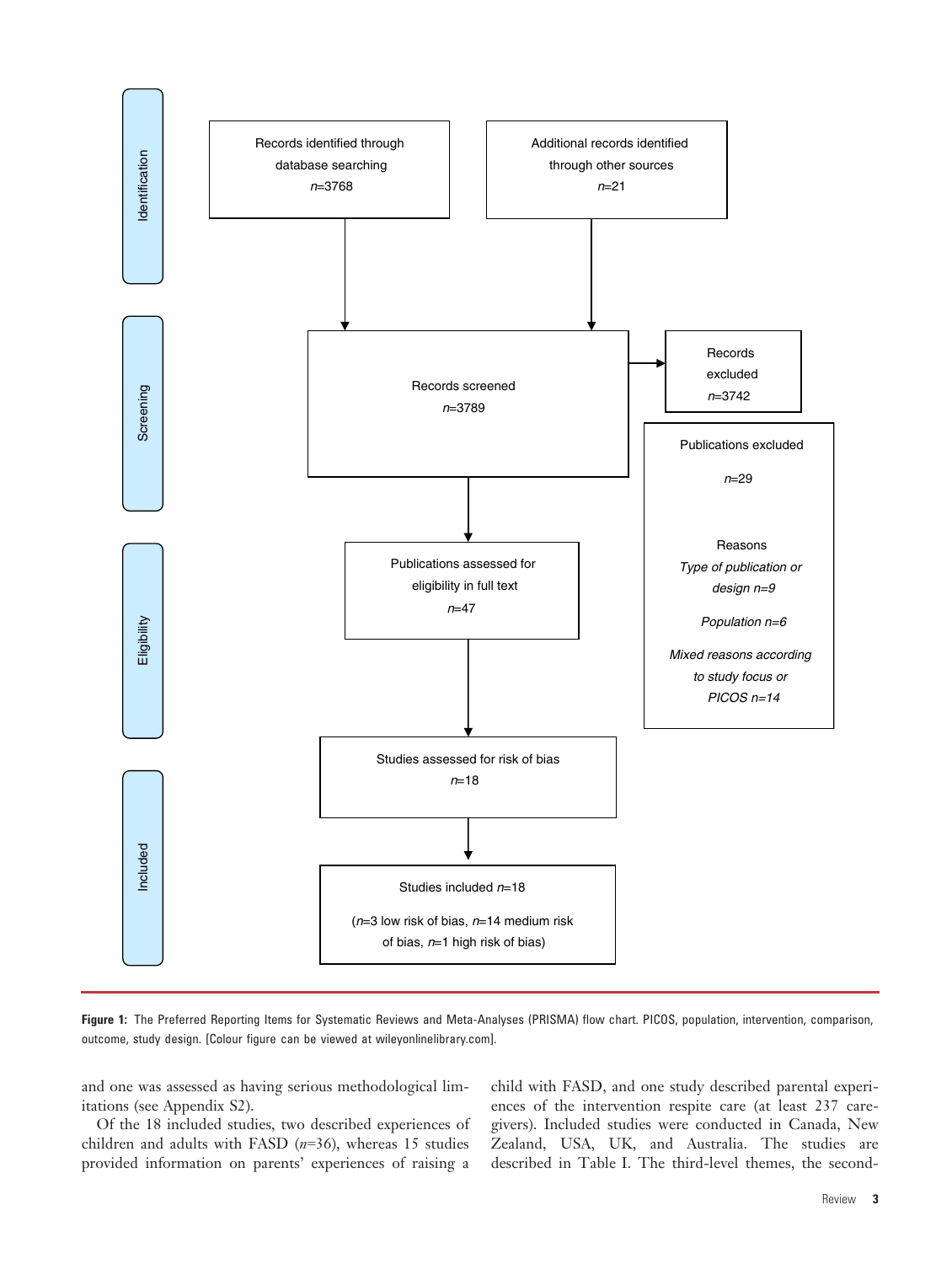| Table I: Studies meeting the inclusion criteria            |                                                                                                                     |                                                                                                                                                                                                                                                                                                                                                                                                                       |                      |  |
|------------------------------------------------------------|---------------------------------------------------------------------------------------------------------------------|-----------------------------------------------------------------------------------------------------------------------------------------------------------------------------------------------------------------------------------------------------------------------------------------------------------------------------------------------------------------------------------------------------------------------|----------------------|--|
| Study and country                                          | Populations                                                                                                         | Method                                                                                                                                                                                                                                                                                                                                                                                                                | Risk of bias         |  |
| Chamberlain et al., <sup>17</sup> Australia                | 10 caregivers (4 foster parents, 1 adoptive<br>parent, 5 legal guardians)                                           | Phenomenological approach and<br>thematic analysis (NVivo 10)                                                                                                                                                                                                                                                                                                                                                         | Moderate             |  |
| Coons et al., <sup>24</sup> Canada                         | 84 parents from 59 families (16 birth parents,<br>5 step-parents, 55 adoptive parents, 8 foster<br>parents)         | Semi-structured interview;<br>interpretative phenomenological<br>analysis                                                                                                                                                                                                                                                                                                                                             | Moderate             |  |
| Doig et al., <sup>22</sup> Canada                          | 10 parents (7 birth, foster, or adoptive<br>mothers, 2 birth fathers, 1 grandmother)                                | Constructivist grounded theory<br>approach                                                                                                                                                                                                                                                                                                                                                                            | Low                  |  |
| Gardner, <sup>25</sup> USA<br>Granitsas, <sup>26</sup> USA | 8 foster mothers<br>5 adoptive parents                                                                              | Content analysis<br>Qualitative phenomenological<br>approach: 'What has it been like for<br>you to parent a child with FAS?'                                                                                                                                                                                                                                                                                          | Moderate<br>Moderate |  |
| Johnston and Boyle, <sup>27</sup> Canada                   | 8 birth mothers                                                                                                     | Three semiformal interviews,<br>participant observations; ethnographic<br>analysis                                                                                                                                                                                                                                                                                                                                    | Low                  |  |
| Michaud and Temple, <sup>28</sup> Canada                   | 5 mothers (adoptive, foster, or birth mothers)                                                                      | Participatory action research model<br>(bringing together people to facilitate)<br>collaboration, advocacy, and social<br>change)                                                                                                                                                                                                                                                                                     | Moderate             |  |
| Mukherjee et al., <sup>18</sup> UK                         | 30 parents, mainly foster and adoptive parents<br>and maybe a few biological parents                                | Focus groups from advertising,<br>randomly max. 10 parents/group;<br>mixed method, semi-structured<br>analysis method; parental stress index<br>and knowledge questionnaire NVivo                                                                                                                                                                                                                                     | Moderate             |  |
| Poth et al., <sup>29</sup> Canada                          | 6 caregivers (2 grandmothers, 3 foster<br>mothers, 1 adoptive mother)                                               | Qualitative analysis                                                                                                                                                                                                                                                                                                                                                                                                  | Moderate             |  |
| Ryan and Ferguson, <sup>21</sup> USA                       | Biological, adoptive, and foster parents and<br>other extended family members                                       | 'Peer debriefing' of interviews                                                                                                                                                                                                                                                                                                                                                                                       | Moderate             |  |
| Salmon and Buetow, <sup>13</sup><br>New Zealand            | 14 individuals with FASD (7 with FAS, 7 with<br>FAE); 9 males and 5 females; aged 14-37y<br>where 6 were $\leq 18y$ | Unstructured interviews; mixed method<br>(transcendental phenomenology phase)<br>1 and grounded theory in phase 2)                                                                                                                                                                                                                                                                                                    | Moderate             |  |
| Salmon, <sup>16</sup> New Zealand                          | 8 birth mothers                                                                                                     | Unstructured open-ended questions.<br>Analysis constant comparative<br>method. Validity: triangulation,<br>participant checking, and closeness of<br>fit                                                                                                                                                                                                                                                              | Moderate             |  |
| Sanders and Buck, <sup>15</sup> Canada                     | 11 parents (7 adoptive, 3 birth, and 1 foster<br>parent)                                                            | Interview using 'unstructured format' to<br>find out parent's experiences and<br>thoughts. After the interview, the<br>parents summarize the interview in<br>two phrases. A phenomenological-<br>hermeneutic approach and thematic<br>analysis were used to analyse and<br>organize the data into themes. QSR<br>NVivo7 qualitative data analysis was<br>used to help identify, categorize, and<br>compare the themes | Moderate             |  |
| Stade et al., <sup>14</sup> Canada                         | 22 individuals with FASD (11 with ARND, 6<br>with pFAS, 5 with FAS); 10 females, 12<br>males, 6-18y                 | In-depth interview (phenomenological)                                                                                                                                                                                                                                                                                                                                                                                 | Moderate             |  |
| Swart et al., <sup>30</sup> Canada                         | 17 caregivers (9 birth parents, 1 step parent, 5<br>adoptive parents, 2 foster parents)                             | Grounded theory                                                                                                                                                                                                                                                                                                                                                                                                       | Moderate             |  |
| Watson et al., <sup>19</sup> Canada                        | 31 parents                                                                                                          | Interpretative phenomenological<br>analysis                                                                                                                                                                                                                                                                                                                                                                           | Low                  |  |
| Watson et al., <sup>20</sup> Canada                        | 31 family members (birth parents, foster<br>parents, adoptive parents, step-parents,<br>custodial grandparents)     | Qualitative interviews                                                                                                                                                                                                                                                                                                                                                                                                | Moderate             |  |
| Whitehurst, 31 UK                                          | 4 mothers (1 birth, 3 adoptive)                                                                                     | Interpretative phenomenological<br>approach                                                                                                                                                                                                                                                                                                                                                                           | High                 |  |

FAE, fetal alcohol exposure; FASD, fetal alcohol spectrum disorders; ARND, alcohol-related neurodevelopmental disorder; FAS, fetal alcohol syndrome; pFAS, partial fetal alcohol syndrome.

level themes, and the supporting first-level themes are summarized in Appendix S3 (online supporting information).

A summary of the second- and third-level themes is given in Table VIII.

The CERQual assessments of the second-level themes are summarized in Tables II–VII and described in more detail in Appendix S3. The themes for which we found a moderate confidence are also described in the text below.

# Experiences of individuals with FASD

In two studies, individuals were interviewed regarding their experiences of living with FASD. They included 14 individuals aged 14 to 37 years and 22 individuals aged 6 to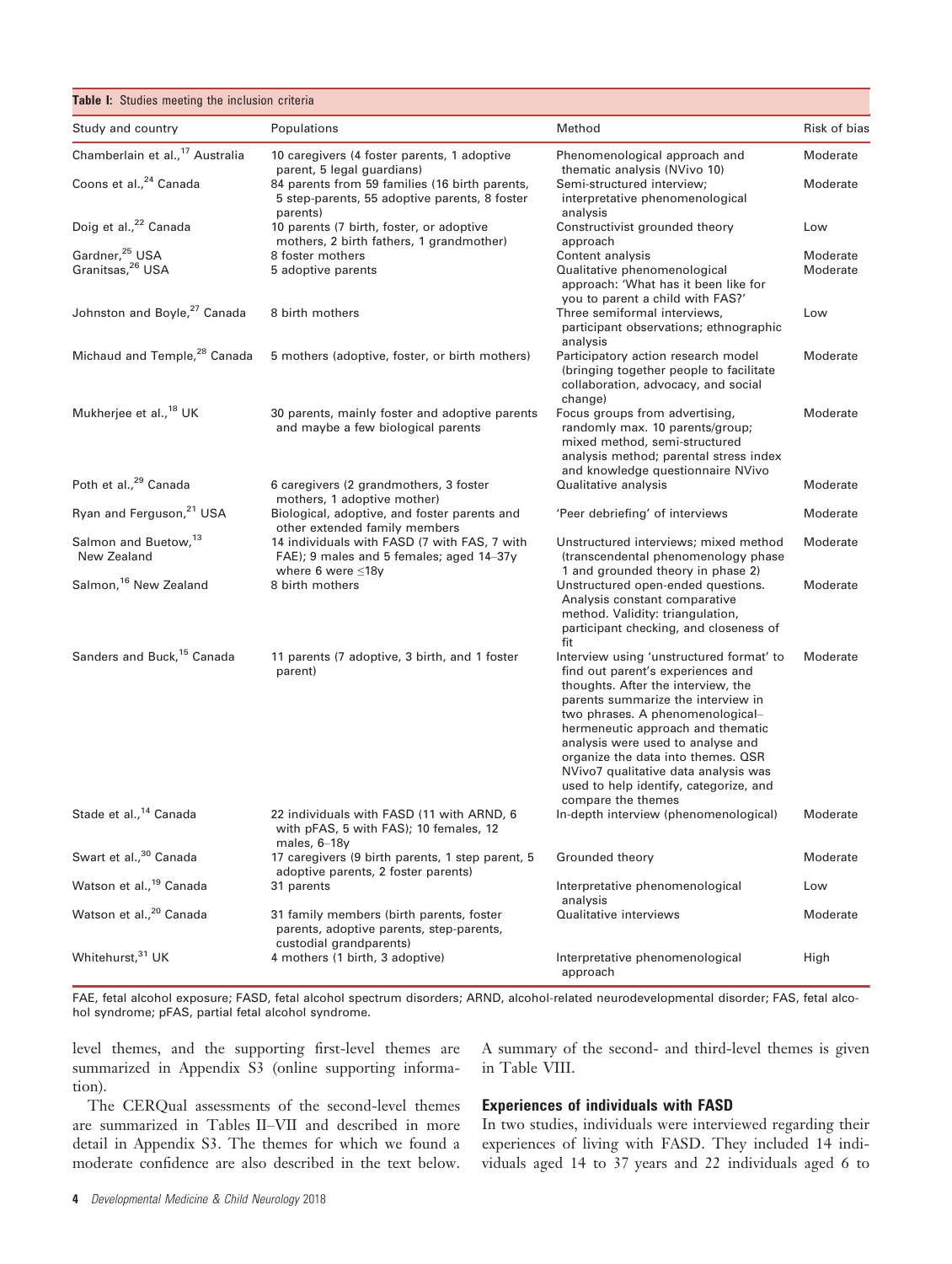18 years.13,14 From these two studies, six second-level themes were organized into two third-level themes: 'Difficulties experienced by persons with FASD' and 'Experiences by persons with FASD of how their difficulties are met by others' (Tables II and III).

## Difficulties experienced by persons with FASD

Persons with FASD experience that their cognitive and mental health, as well as social difficulties regarding friends, school, and work, limit their daily life and make them feel different from others. In this second-level theme, children and young adults with FASD describe their difficulties regarding concentration, motor control, and social interactions.<sup>13,14</sup> When comparing themselves to other children, children with FASD notice that other children do not possess these problems. One 8-year-old male said: 'I think differently from everyone. Everybody makes fun of me'; and one 18 year old individual argues 'They [teachers, employers] expected me to do things I couldn't. I have a hard time doing some things. Others [his age] do things easier, get through work ...'

In a study by Salmon and Buetow, $13$  young adults and adults describe their memory and emotional and social problems, as well as the hurdles they meet in school and work life. A 23-year-old male describes his memory problems as such: 'My memory blocks itself out so that everything to me is new. Every day is a new day, everything that I do is a new thing and even though I might have done it a thousand times before, it's still new. My longterm memory is the one that reminds me of the things that I've done before'. A 24-year-old individual says: 'Holding down a stable job is difficult; my attention goes very quickly. If I'm interested in something, I can hold my attention'.

# Experiences among parents raising children with FASD

Sixteen studies investigating experiences among parents raising children with FASD were included. The number of participants in the included studies varied between four and 84. One study included only biological mothers, whereas the majority of studies included foster or adoptive parents. From these 16 studies, 17 second-level themes were organized into four third-level themes: 'Parents' experiences regarding their child's disabilities (Table IV)', 'Parents' experiences of parenthood in relation to FASD' (Table V), 'Parents' experiences regarding society in their role as parents to a child with FASD' (Table VI), and 'Parents experiences from respite care intervention (Table VII)'.

# Parents' experiences regarding their child's disabilities

Parents of children with FASD experience their children showing various combinations of cognitive and physical disabilities. The parents reported that their children showed diminished memory and comprehension, various somatic problems, high pain tolerance, destructive behaviour, hyperactivity, and aggressiveness. In addition, parents also

described their child's lack of fear and judgement, as well as understanding of the consequences of their actions. In one study by Sanders and Buck,<sup>15</sup> a mother explains: 'It's frustrating because you get mad telling your kid the same thing a million and one times but you know he doesn't remember'.

## Parents experience various social disadvantages tied to their child's FASD

Parents reported that their children exhibit behavioural problems and difficulties with maintaining friendships, school attendance, and maintaining employments. Furthermore, the parents described their children as naïve, taken advantage of, and tending to end up in the wrong social environment. One biological mother in the study by Salmon describes it like this<sup>16</sup>: 'He's been involved in gangs, we know that. But because he doesn't understand things the way other people do, they will give him drugs to sell, and he'll sell the drugs and then spend the money himself. So we've had several instances where there have been gang hits on him, so it's either we pay the debt and free him up, or we risk having him killed'.

# Parents' experiences of parenthood in relation to FASD

Parents experience a number of feelings when their child is diagnosed with FASD. Parents explained that receiving the diagnosis of FASD for their child was like a double-edged sword, whereas biological mothers felt grief and guilt for having consumed alcohol during their pregnancy. In the study by Sanders and Buck,<sup>15</sup> one mother stated: 'I had a lot of guilt for many years ... very much depressed, knowing that my drinking caused this damage. Like I said, that just threw me over the edge. I cried a lot. I felt bad that I did this damage to Dylan. I thought what kind of a parent am I to do that to my own kid'.

In addition, when connecting their child's behaviour to exposure to alcohol during the foster period, both biological and non-biological parents expressed regrets. Parents brought up that having a diagnosis also means that the child can be labelled by the society in a judgemental way. However, receiving a diagnosis for their child also meant a great relief for the parents because it gave them an explanation for their child's behaviour.

Parents describe the importance of getting a formal diagnosis in order to get tailored help from society. Parents explained that a diagnosis is needed to receive support and to be able to address proper interventions for their child. In the study by Chamberlain et  $al$ ,<sup>17</sup> a parent explained: 'Well they currently see a psychologist now ... she said she can tailor anything that we need to see her for. Now she's got those diagnoses she can tailor things to a more individual program for them'.

Parents express positive feelings such as joy, pride, and devotion towards their children (in spite of all difficulties). Parents feel devoted to and proud of their children, who bring them joy. Parents described that their children are gifted and talented in many ways. In the study by Chamberlain et al.,  $17$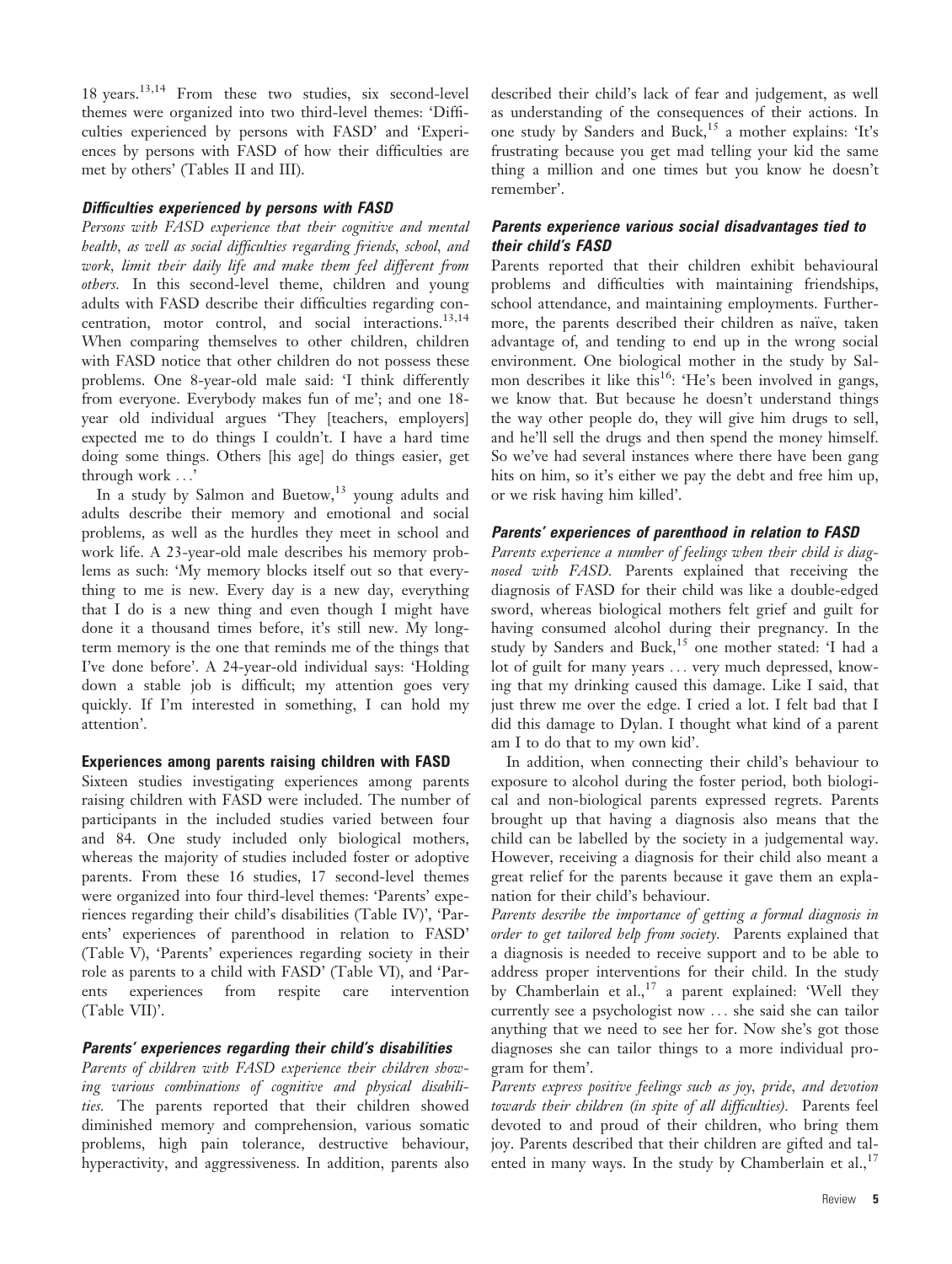Table II: Difficulties experienced by individuals with fetal alcohol spectrum disorders (FASD): Confidence in the Evidence from Reviews of Qualitative Research (CERQual) assessment of confidence in the evidence of second-level themes within the third-level theme

| Study                                               | Review finding (second-level themes)                                                                                                                                                                          | CERQual assessment of<br>confidence in the evidence | Explanation of CERQual assessment                                                                                                                                                                                                             |
|-----------------------------------------------------|---------------------------------------------------------------------------------------------------------------------------------------------------------------------------------------------------------------|-----------------------------------------------------|-----------------------------------------------------------------------------------------------------------------------------------------------------------------------------------------------------------------------------------------------|
| Salmon and Buetow, 13<br>Stade et al. <sup>14</sup> | Persons with FASD felt that their<br>cognitive, mental health, as well as<br>social difficulties regarding friends,<br>school, and work limit their daily life<br>and make them feel different from<br>others | Moderate confidence                                 | Two studies contributed to this finding,<br>one from Canada and one from New<br>Zealand. The reasons for rating down<br>are minor to moderate methodological<br>concerns and minor concerns about<br>adequacy                                 |
| Stade et al. <sup>14</sup>                          | Children with FASD experience<br>unfairness relating to the aetiology of<br><b>FASD</b>                                                                                                                       | Very low confidence                                 | One study from Canada contributed to<br>this finding. The reasons for rating<br>down are moderate concerns<br>regarding methodological and<br>adequacy and minor concerns<br>regarding relevance                                              |
| Stade et al. <sup>14</sup>                          | Children with FASD try hard to<br>overcome the limitations of the<br>disabilities in daily life activities                                                                                                    | Very low confidence                                 | One study from Canada contributed to<br>this finding. The reasons for rating<br>down are moderate concerns<br>regarding methodological limitations<br>and adequacy and minor concerns<br>regarding relevance                                  |
| Salmon and Buetow <sup>13</sup>                     | Individuals with FASD exhibit<br>destructive behaviour such as criminal<br>activities and use of alcohol and<br>drugs, as a way of coping with mental<br>and social difficulties                              | Very low confidence                                 | One study from New Zealand<br>contributed to this finding. The<br>reasons for rating down are moderate<br>concerns regarding methodological<br>limitations, serious concerns regarding<br>adequacy, and minor concerns<br>regarding relevance |

Table III: Individuals with fetal alcohol spectrum disorders (FASD) experiences of how their difficulties are met by others. Shown with Confidence in the Evidence from Reviews of Qualitative Research (CERQual) assessment of the second-level theme within the third-level theme

| Study                           | Review finding (second-level themes)                                                                                      | CERQual assessment of<br>confidence in the evidence | Explanation of CERQual assessment                                                                                                                                                                              |
|---------------------------------|---------------------------------------------------------------------------------------------------------------------------|-----------------------------------------------------|----------------------------------------------------------------------------------------------------------------------------------------------------------------------------------------------------------------|
| Stade et al. <sup>14</sup>      | Children with FASD report that they get<br>a substantial amount of support from<br>their parents                          | Very low confidence                                 | One study from Canada contributed to<br>this finding. The reasons for rating<br>down are moderate concerns<br>regarding methodological limitations<br>and adequacy, and minor concerns<br>regarding relevance  |
| Salmon and Buetow <sup>13</sup> | Adults with FASD experience lack of<br>support from professionals in the<br>social services and the health care<br>system | Very low confidence                                 | One study from New Zealand<br>contributed to this finding. The<br>reasons for rating down are<br>methodological limitations, serious<br>concerns regarding adequacy, and<br>minor concerns regarding relevance |

an adoptive mother argues: 'Without the behaviours, he was a very persevering, clever little boy. I would say "One day you are going to be an actor", because he just has this canny, canny way with him. He just makes people laugh'.

Parents experience burdens such as stress and social isolation. Raising a child with FASD puts frustration and emotional stress on parents, who burn out and feel isolated. In the study by Mukherjee et al.,<sup>18</sup> one parent stated the following: 'We're not doing any of the things that we thought we would be doing now when we adopted. She doesn't get invited anywhere herself and we don't go with her anywhere, do we?'

Parents experience that living with a child with FASD burdens the whole family. Parents report that living with a child exhibiting FASD puts stress on the whole family, including siblings and other family members, causing the family to

6 Developmental Medicine & Child Neurology 2018

be socially isolated. One parent in the study by Mukherjee et al. described it this way<sup>18</sup>: 'We divorced five years ago. It was just ... the family just exploded, it was just, it broke down. Totally broke down'.

Parents report that they have to adapt their parenting strategies to their child's specific needs. Parents of children with FASD report that they have to adapt their strategies according to their child's specific needs, such as constantly having to repeat things for their child. In the study by Watson et al.,<sup>19</sup> one parent described the importance of routines: 'We stick to the same schedule like get up, you get dressed, you come and eat breakfast, you brush your teeth. We get your lunch in the bag, you get your jacket and that on for school, and catch the bus. Off days, by 11 o'clock it's horrible'.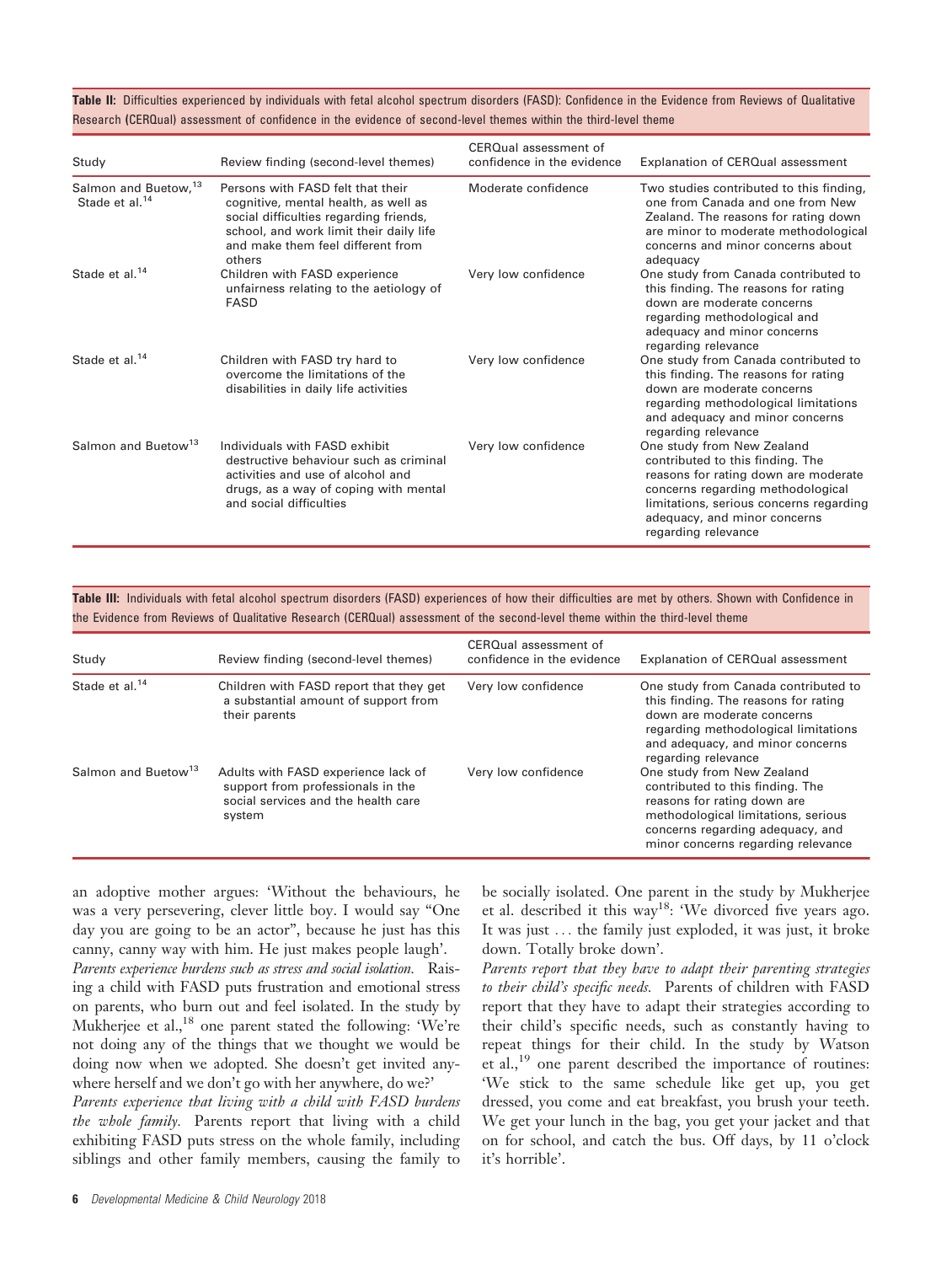Table IV: Parents' experiences regarding their child's disabilities. Shown with Confidence in the Evidence from Reviews of Qualitative Research (CERQual) assessment of confidence in the evidence of the second-level theme within the third-level theme

| Studies contributing to<br>the review finding                                                                                                                                                                       | Review finding<br>(second-level themes)                                                                       | CERQual assessment of<br>confidence in the<br>evidence | Explanation of CERQual assess-<br>ment                                                                                                                                                                                                                                                                                 |
|---------------------------------------------------------------------------------------------------------------------------------------------------------------------------------------------------------------------|---------------------------------------------------------------------------------------------------------------|--------------------------------------------------------|------------------------------------------------------------------------------------------------------------------------------------------------------------------------------------------------------------------------------------------------------------------------------------------------------------------------|
| Sanders and Buck, <sup>15</sup> Salmon, <sup>16</sup><br>Chamberlain et al., <sup>17</sup> Watson<br>et al., <sup>19</sup> Gardner, <sup>25</sup> Granitsas, <sup>26</sup><br>Whitehurst <sup>31</sup>              | Parents experience that their children<br>show various combinations of<br>cognitive and physical disabilities | Moderate confidence                                    | Seven studies with moderately<br>rich data contributed to this<br>finding (2 from USA, 1 from UK,<br>1 from New Zealand, 1 from<br>Australia, 2 from Canada). The<br>reasons for rating down are<br>moderate concerns with regard<br>to methodological limitations<br>and minor concerns regarding<br>adequacy of data |
| Sanders and Buck, <sup>15</sup> Salmon, <sup>16</sup><br>Watson et al., <sup>19</sup> Granitsas, <sup>26</sup><br>Johnston and Boyle, <sup>27</sup> Michaud<br>and Temple, <sup>28</sup> Swart et al. <sup>30</sup> | Parents experience various social<br>disadvantages tied to their child's<br><b>FASD</b>                       | Moderate confidence                                    | Eight studies with rich data<br>contributed to this finding (5)<br>from Canada, 2 from USA, 1<br>from New Zealand). Reasons for<br>rating down are minor-to-<br>moderate concerns with regard<br>to methodological limitations,<br>as well as relevance                                                                |

FASD, fetal alcohol spectrum disorders.

Parents express concern for their child's future and their own ability for successful lifelong parenting. Parents foresee that their children are likely to need a lifelong dependence and support, and that in the absence of proper support they might encounter difficulties with education, work, and in worst case tragic outcomes such as homelessness, drug abuse, or imprisonment. In the study by Sanders and Buck,<sup>15</sup> a mother describes the lifelong engagement for a parent to a child with FASD like this: 'There's no saying you're 18 now they can go, or they can be home and you don't have to worry about them. You always have to worry about them and it's hard because you never know what they're going to do. They could end up with a gang, they could get hurt easily drinking and being in a crowd. They' so easily led astray...Yeah, it's a lifetime of worrying about them'.

Parents report that they have to advocate for their children in multiple ways. Parents experience that they have to speak for their children and constantly monitor their rights to services and support towards the school system and social care. One adoptive mum in the study by Chamberlain et al. explained<sup>17</sup>: 'It was my lack of qualifications. Yeah I am an annoying parent I guess because I would advocate. Even before we started at the school I was giving them the information...but it's kind of like [school saying] "this is how we've done it for the last however many years at the school so this is how we will continue to do it"'.

#### Parents' experiences regarding society in their role as parents to a child with FASD

Parents striving for a diagnosis experience this as a struggle. Parents whose children have been diagnosed with FASD experienced that they had to struggle to receive this diagnosis. The process of obtaining a diagnosis was

frustrating and stressful. The parents also described the importance of acquiring a diagnosis in order to be able to receive any support from the society. In the study by Watson et al., $^{20}$  a foster mother of two sons with FASD states: 'It was a lot of work. It shouldn't be that hard. We need a better diagnostic process ... if you don't have the [facial] features, good luck'.

Parents report lack of understanding and knowledge about FASD among professionals and feel blamed for bad parenting. Parents feel that doctors, social workers, and educators lack knowledge about FASD. Parents also experience that there is little or no knowledge of FASD among the police. Instead, they feel blamed for their children's behaviour on inappropriate parenting. In the study by Ryan and Ferguson, $^{21}$  a parent described the following: 'We are on our own. No one understands our situation. In fact, we feel like they blame us for Alan's behaviour. We call [the social service agency] and they say that there are no services for kids with fetal alcohol syndrome'.

Parents stress the importance of support to children with FASD and their parents from professionals within health care, social care, and school. Parents experienced lack of support from professionals and appreciate the times when support is provided. In the study by Sanders and Buck,  $15$  a mother described her daughter's situation at school: 'She had great support through school, terrific support ... I felt kind of guilty because sometimes you see kids and they are struggling and they're not getting that support. Her siblings never got it either because nobody fought for them ...'

## Experiences of interventions for parents raising children with FASD

Only one of the included studies investigated the experiences of an intervention aimed for parents raising children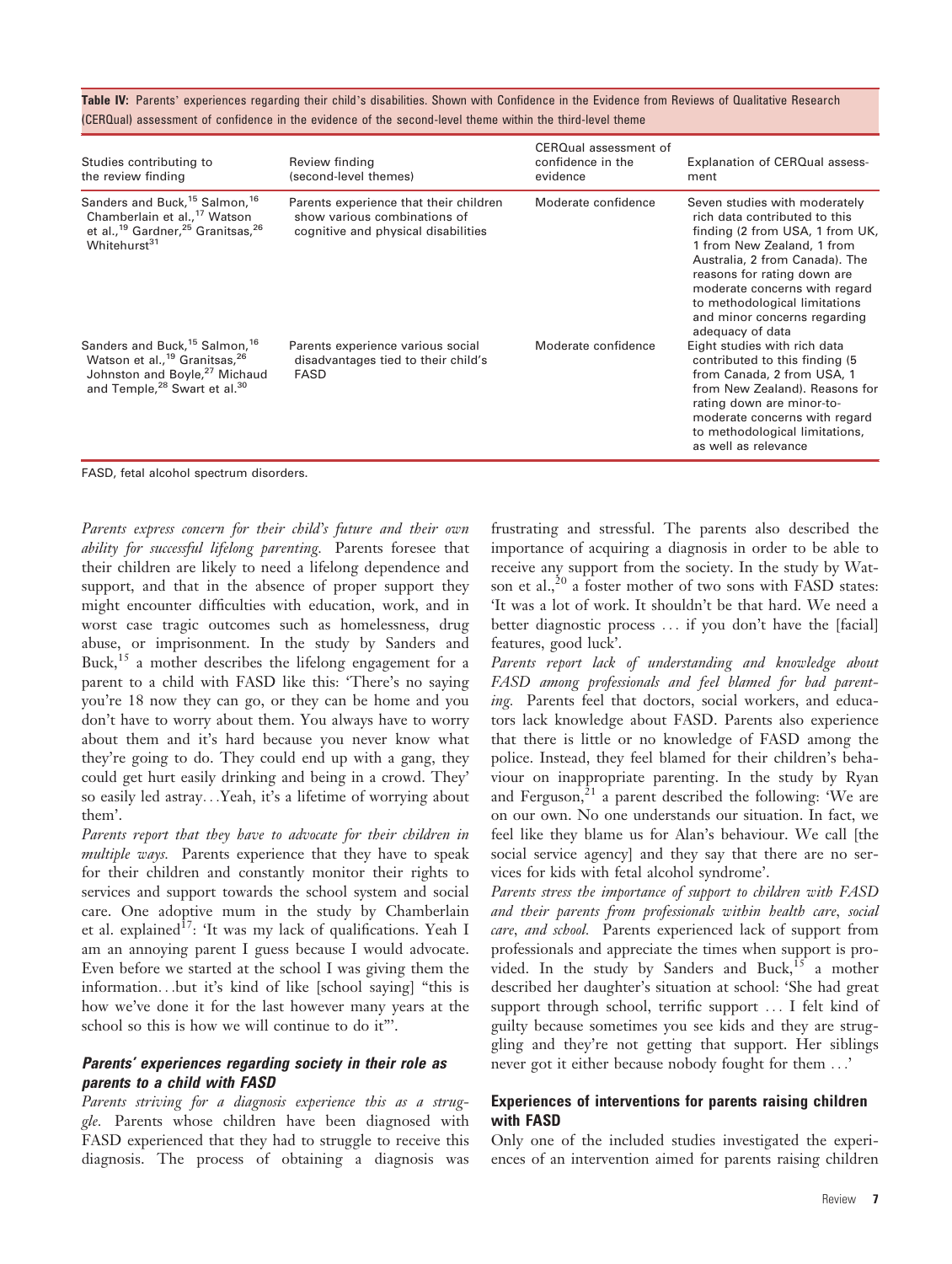Table V: Parents' experiences of parenthood in relation to fetal alcohol spectrum disorders (FASD). Shown with Confidence in the Evidence from Reviews of Qualitative Research (CERQual) assessment of the second-level theme within the third-level theme

| Studies contributing to<br>the review finding                                                                                                                                                                                 | Review finding (second-level<br>themes)                                                                                      | CERQual assessment of<br>confidence in the<br>evidence | Explanation of CERQual assessment                                                                                                                                                                                                                        |
|-------------------------------------------------------------------------------------------------------------------------------------------------------------------------------------------------------------------------------|------------------------------------------------------------------------------------------------------------------------------|--------------------------------------------------------|----------------------------------------------------------------------------------------------------------------------------------------------------------------------------------------------------------------------------------------------------------|
| Sanders and Buck, <sup>15</sup> Salmon, <sup>16</sup><br>Whitehurst <sup>31</sup>                                                                                                                                             | Parents experience a number of<br>feelings when their child is<br>diagnosed with FASD                                        | Moderate confidence                                    | Three studies contributed to this<br>finding (1 from Canada, 1 from New<br>Zealand, 1 from UK). The reasons for<br>rating down are moderate concerns<br>regarding methodological limitations<br>and adequacy of data                                     |
| Salmon, <sup>16</sup> Chamberlain et al., <sup>17</sup><br>Watson et al., <sup>20</sup> Johnston and<br>Bovle <sup>27</sup>                                                                                                   | Parents describe the importance<br>of getting a formal diagnosis in<br>order to get tailored help from<br>society            | Moderate confidence                                    | Four studies contributed to this finding<br>(2 from Canada, 1 from New Zealand,<br>1 from Australia). The reasons for<br>rating down are moderate concerns<br>regarding methodological limitations<br>and minor concerns regarding<br>adequacy of data   |
| Sanders and Buck, 15<br>Chamberlain et al., <sup>17</sup> Ryan and<br>Ferguson, <sup>21</sup> Granitsas, <sup>26</sup><br>Michaud and Temple <sup>28</sup>                                                                    | Parents express positive feelings<br>such as joy, pride, and devotion<br>to their children (in spite of all<br>difficulties) | Moderate confidence                                    | Five studies contributed to this finding<br>(2 from Canada, 2 from USA, 1 from<br>Australia). The reasons for rating<br>down are moderate concerns with<br>regard to methodological limitations<br>and adequacy of data                                  |
| Mukherjee et al., <sup>18</sup> Michaud and<br>Temple, <sup>28</sup> Swart et al., <sup>30</sup><br>Whitehurst <sup>31</sup>                                                                                                  | Parents experience burdens such<br>as stress and social isolation                                                            | Moderate confidence                                    | Four studies contributed to this finding<br>(2 from UK, 2 from Canada). The<br>reasons for rating down are minor to<br>moderate concerns with regard to<br>methodological limitations and<br>adequacy of data                                            |
| Sanders and Buck, <sup>15</sup> Mukherjee<br>et al., <sup>18</sup> Ryan and Ferguson, <sup>21</sup><br>Whitehurst <sup>31</sup>                                                                                               | Parents experience that living<br>with a FASD child burdens the<br>whole family                                              | Moderate confidence                                    | Four studies contributed to this finding<br>(2 from UK, 1 from USA, 1 from<br>Canada). The reasons for rating down<br>are moderate concerns with regard to<br>methodological limitations and<br>relevance and minor concerns<br>regarding adequacy       |
| Sanders and Buck, <sup>15</sup> Mukherjee<br>et al., <sup>18</sup> Watson et al., <sup>20</sup> Ryan<br>and Ferguson, <sup>21</sup> Coons et al., <sup>24</sup><br>Gardner, <sup>25</sup> Michaud and<br>Temple <sup>28</sup> | Parents experience that they<br>have to adapt their parenting<br>strategies to their child's<br>specific needs               | Moderate confidence                                    | Seven studies contributed to this<br>finding (4 from Canada, 1 from UK, 2<br>from USA). The reasons for rating<br>down are moderate concerns with<br>regard to methodological limitations                                                                |
| Sanders and Buck, <sup>15</sup><br>Chamberlain et al., <sup>17</sup> Mukherjee<br>et al., <sup>18</sup> Watson et al., <sup>19</sup><br>Gardner, <sup>25</sup> Granitsas, <sup>26</sup> Michaud<br>and Temple <sup>28</sup>   | Parents express concern for their<br>child's future and their own<br>ability for a successful lifelong<br>parenting          | Moderate confidence                                    | Seven studies contributed to this<br>finding (3 from Canada, 2 from USA, 1<br>from Australia, 1 from UK). The<br>reasons for rating down are moderate<br>concerns with regard to<br>methodological limitations and minor<br>concerns regarding relevance |
| Chamberlain et al., <sup>17</sup> Mukherjee<br>et al., <sup>18</sup> Watson et al., <sup>20</sup> Coons<br>$et$ al. $^{24}$                                                                                                   | Parents experience that they<br>have to advocate for their<br>children in multiple ways                                      | Moderate confidence                                    | Four studies contributed to this finding<br>(2 from Canada, 1 from UK, 1 from<br>Australia). The reasons for rating<br>down are moderate concerns with<br>regard to methodological limitations<br>and minor concerns regarding<br>relevance and adequacy |

with FASD (Table VII and Appendix S3). This study, conducted in Canada, investigated respite care and the theme is therefore 'Parents' experiences from respite care intervention'.<sup>22</sup>

## **DISCUSSION**

This systematic review synthesizes qualitative data regarding the experiences of individuals living with FASD or their parents. It should be noted that our aim was to stay close to the descriptive study data and not to build

hypotheses, to describe possible causation, or convey to theory development.

This review identified six third-level themes and 23 second-level themes. For each of the second-level themes we assessed the confidence using the GRADE-CERQual approach, where the weighted result of qualitative data was assessed taking factors such as methodological limitations, relevance, coherence, and adequacy of data into consideration. A low level of confidence does not imply that the finding is irrelevant but points out that future research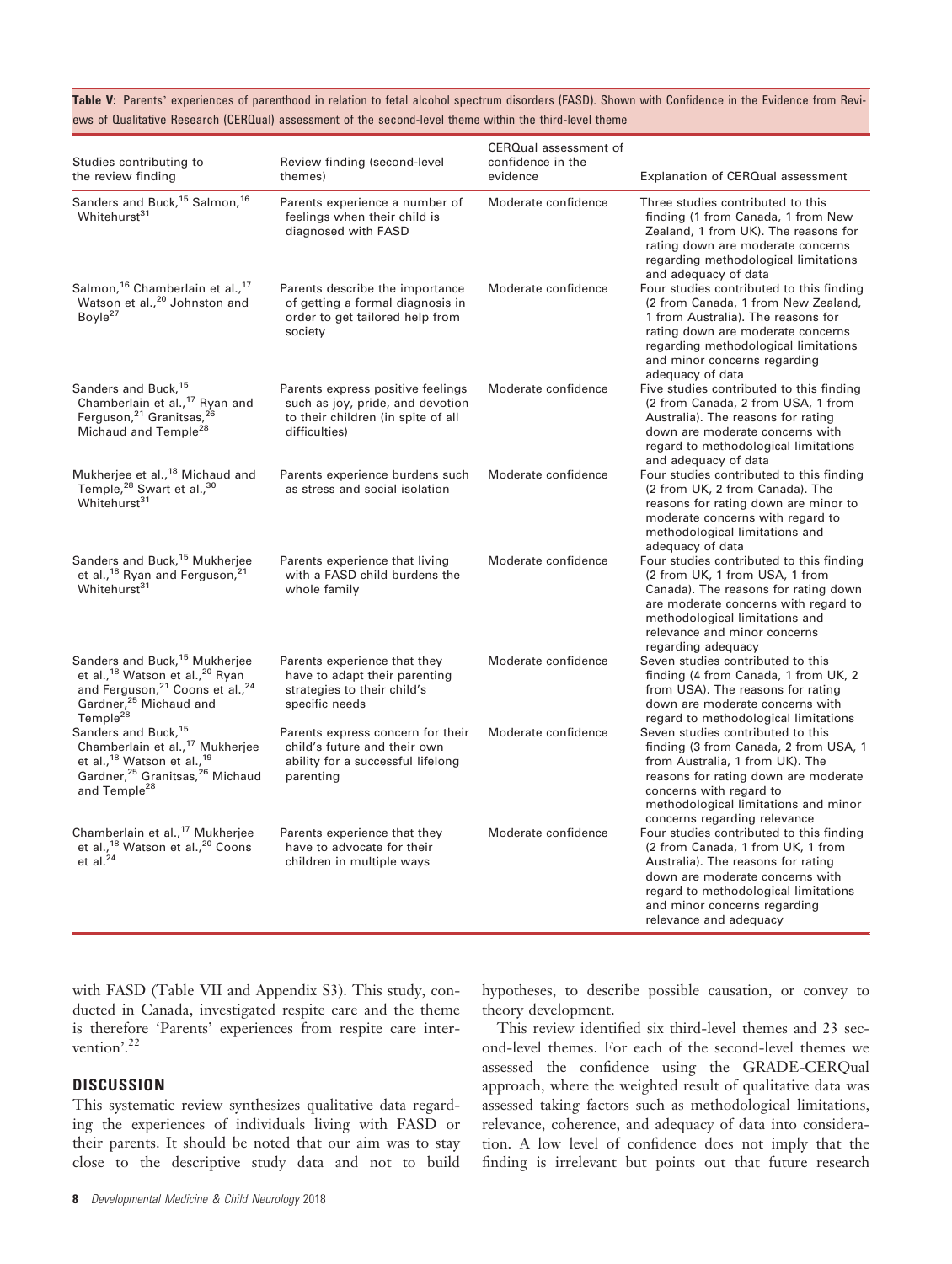Table VI: Parents' experiences regarding society in their role as parents to a child with fetal alcohol spectrum disorders (FASD). Shown with Confidence in the Evidence from Reviews of Qualitative Research (CERQual) assessment of the second-level theme within the third-level theme

| Study                                                                                                                                                                                                              | Review finding (second-level<br>theme)                                                                                                                                                                                   | CERQual assessment of<br>confidence in the<br>evidence | Explanation of CERQual assessment                                                                                                                                                                                                                                                                  |
|--------------------------------------------------------------------------------------------------------------------------------------------------------------------------------------------------------------------|--------------------------------------------------------------------------------------------------------------------------------------------------------------------------------------------------------------------------|--------------------------------------------------------|----------------------------------------------------------------------------------------------------------------------------------------------------------------------------------------------------------------------------------------------------------------------------------------------------|
| Sanders and Buck, <sup>15</sup> Mukherjee<br>et al., <sup>18</sup> Ryan and Ferguson, <sup>21</sup><br>Granitsas, <sup>26</sup> Whitehurst <sup>31</sup>                                                           | When taking a child on board,<br>adoptive and foster parents felt<br>that they were not given<br>sufficient information by social<br>workers or health care that their<br>child had FAS/FASD, or its<br>potential impact | Low confidence                                         | Five studies contributed to this finding<br>(1 from Canada, 2 from UK, 2 from<br>USA). This finding was graded as low<br>confidence because of moderate<br>concerns regarding methodological<br>limitations and serious concerns<br>regarding relevance                                            |
| Salmon <sup>16</sup>                                                                                                                                                                                               | Biological mothers feel<br>uninformed, blamed, not<br>listened to, and not taken<br>seriously                                                                                                                            | Very low confidence                                    | One study from New Zealand<br>contributed to this finding. This<br>finding was graded as very low<br>certainty because of moderate<br>concerns regarding methodological<br>limitations, adequacy, and relevance                                                                                    |
| Johnston and Boyle <sup>27</sup>                                                                                                                                                                                   | Biological parents recognize that<br>FASD is related to socio-cultural<br>patterns                                                                                                                                       | Very low confidence                                    | One study from Canada contributed to<br>this finding. This finding was graded<br>as very low certainty because of<br>moderate concerns regarding<br>relevance and serious concerns<br>regarding adequacy of data                                                                                   |
| Sanders and Buck, <sup>15</sup> Salmon, <sup>16</sup><br>Chamberlain et al., <sup>17</sup> Watson<br>et al. $^{19}$                                                                                                | Parents striving for a diagnosis<br>experience this as a struggle                                                                                                                                                        | Moderate confidence                                    | Four studies contributed to this finding<br>(2 from Canada, 1 from New Zealand).<br>The reasons for rating down are<br>moderate concerns with regard to<br>methodological limitations and minor<br>concerns regarding adequacy                                                                     |
| Salmon, <sup>16</sup> Chamberlain et al., <sup>17</sup><br>Mukherjee et al., <sup>18</sup> Ryan and<br>Ferguson, <sup>21</sup> Coons et al., <sup>24</sup><br>Swart et al., <sup>30</sup> Whitehurst <sup>31</sup> | Parents experience lack of<br>understanding and knowledge<br>about FASD among<br>professionals and feel blamed<br>for bad parenting                                                                                      | Moderate confidence                                    | Seven studies contributed to this<br>finding (2 from UK, 2 from Canada, 1<br>from New Zealand, 1 from USA, 1<br>from Australia). The reasons for rating<br>down are moderate concerns with<br>regard to methodological limitations<br>and no to minor concerns regarding<br>adequacy and relevance |
| Sanders and Buck, <sup>15</sup> Salmon, <sup>16</sup><br>Ryan and Ferguson, $2^1$ Coons<br>et al., $2^4$ Poth et al., $2^9$<br>Whitehurst <sup>31</sup>                                                            | Parents stress the importance of<br>support for children with FASD<br>and their parents from<br>professionals within health care,<br>social care, and school                                                             | Moderate confidence                                    | Six studies contributed to this finding<br>(3 from Canada, 1 from New Zealand,<br>1 from UK, 1 from USA). The reasons<br>for rating down are moderate<br>concerns with regard to<br>methodological limitations and minor<br>concerns regarding adequacy                                            |

FAS, fetal alcohol syndrome.

may or may not support and strengthen the confidence in this theme. The major reason for considering a theme to be of lower confidence was that there were not enough data to support the finding or that there were concerns regarding quality or relevance of the included studies. Relevance refers to what extent the primary studies represent parts of the phenomenon of interest in terms of, for example, population or context. A result that is based on a specific population or context may not reflect the general perspective, leading to uncertainty of the finding. For findings that were rated down for relevance, assessments were conducted in such a manner that the specific findings could be sensitive to societal structures in the countries where the studies were performed. Interestingly, similar experiences were expressed across several different contexts and there were no indications that the experiences would be culturally dependent.

The results based on themes with moderate risk of bias demonstrate that individuals with FASD show a variance in the disabilities that they experience, ranging in the included studies from somatic and cognitive problems, high pain tolerance, destructive behaviour, hyperactivity, and aggressiveness to social problems associated with friendship, school attendance, and maintenance of employment. Furthermore, parents also describe that their children are naïve and can be taken advantage of, which can lead to the development of destructive behaviour and criminal activities. Parents describe their parenting as being a lifelong engagement in the sense that they need to form a protective environment around their child for whom they constantly need to advocate. Although the parents are proud of their children and describe that they have great talents and bring their families joy, they also feel that the whole family is isolated and burdened.

The fact that persons with FASD have been exposed to alcohol prenatally makes the disorder complex. Many parents describe that there is a lack of knowledge among professionals in health care, social care, and the school system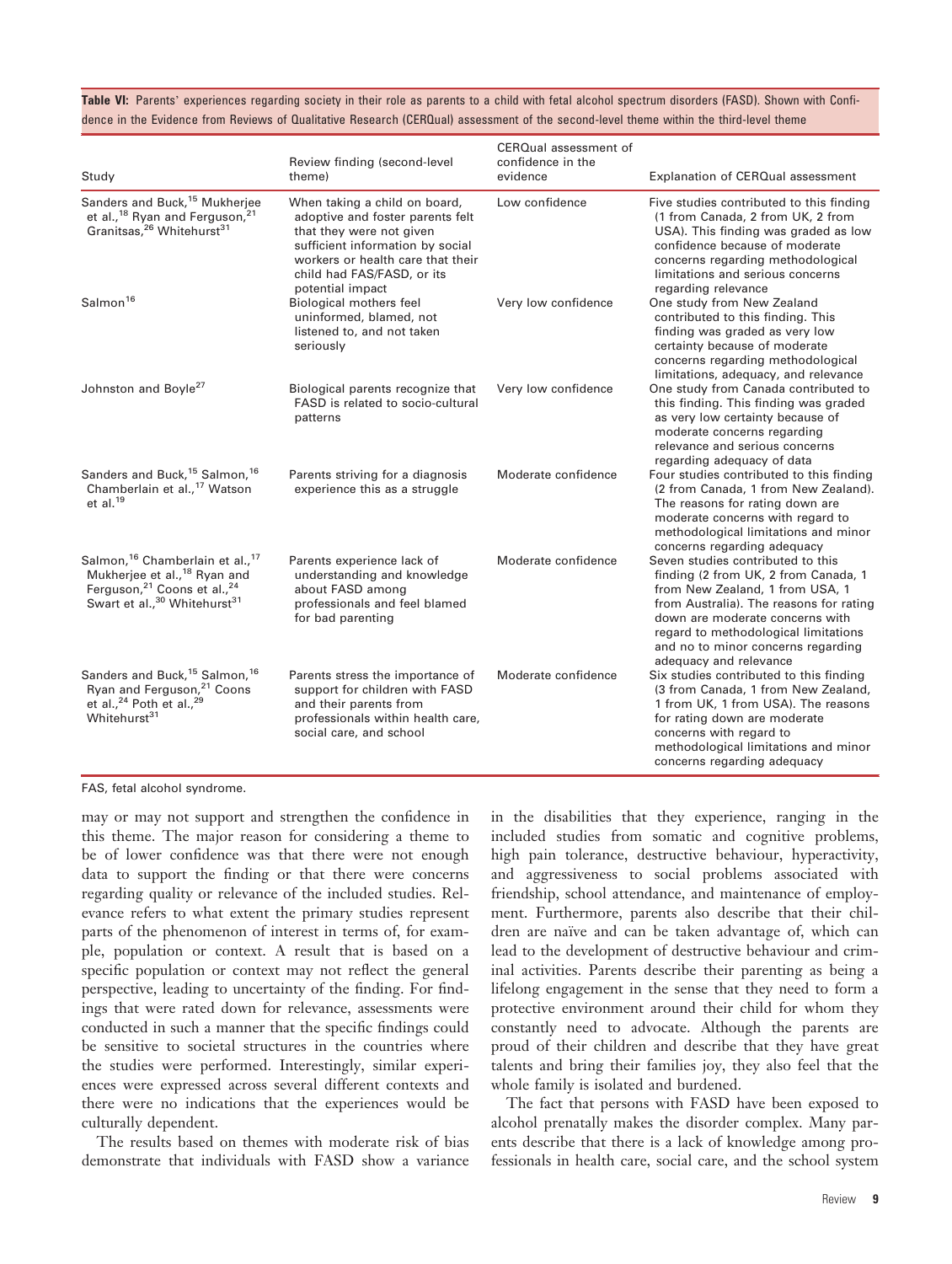Table VII: Parents' experiences of respite care intervention. Shown with Confidence in the Evidence from Reviews of Qualitative Research (CERQual) assessment of the second-level theme within the third-level theme

| Study               | Review finding                                                                                                                                                           | CERQual assessment of<br>confidence in the evidence Explanation |                                                                                                    |
|---------------------|--------------------------------------------------------------------------------------------------------------------------------------------------------------------------|-----------------------------------------------------------------|----------------------------------------------------------------------------------------------------|
| Doig et al. $^{22}$ | Parents experience respite care as beneficial<br>for the family, but have seen recurrent<br>difficulties in receiving it and also a<br>deficiency in system coordination | Very low confidence                                             | One study with serious concerns regarding<br>adequacy and moderate concerns regarding<br>relevance |

#### Table VIII: Summary of the Confidence in the Evidence from Reviews of Qualitative Research (CERQual) assessment of the second-level themes within the different third-level themes

| Experiences of individuals with FASD or of parents of children with FASD                                                                                                                                                                                                                      |                                                                                         |
|-----------------------------------------------------------------------------------------------------------------------------------------------------------------------------------------------------------------------------------------------------------------------------------------------|-----------------------------------------------------------------------------------------|
| Second-level themes<br>Persons with FASD report that their cognitive and mental health, as well as<br>social difficulties regarding friends, school, and work, limit their daily lives and<br>make them feel different from others                                                            | Third-level themes<br>Difficulties experienced by persons with FASD                     |
| Children with FASD experience unfairness relating to the aetiology of FASD.<br>The children understand the cause of FASD and that it is preventable<br>Children with FASD try hard to overcome the limitations of the disabilities in<br>daily life activities                                |                                                                                         |
| Persons with FASD exhibit destructive behaviour such as criminal activities and<br>use of alcohol and drugs, as a way of coping with mental and social<br>difficulties                                                                                                                        |                                                                                         |
| Children with FASD report that they get a substantial amount of support from<br>their parents<br>Adults with FASD experience lack of support from professionals in the social                                                                                                                 | Experiences by individuals with FASD of how<br>their difficulties are met by others     |
| services and the health care system<br>Parents experience that their children show various combinations of cognitive<br>and physical disabilities                                                                                                                                             | Parents' experiences regarding their child's disabilities                               |
| Parents experience various social disadvantages tied to their child's FASD<br>Parents experience a variety of feelings when their child is diagnosed with<br><b>FASD</b>                                                                                                                      | Parents' experiences of parenthood in relation to FASD                                  |
| Parents describe the importance of getting a formal diagnosis in order to get<br>tailored help from society<br>Parents express positive feelings such as joy, pride, and devotion to their                                                                                                    |                                                                                         |
| children (despite all difficulties)<br>Parents experience burdens such as stress and social isolation                                                                                                                                                                                         |                                                                                         |
| Parents report that living with a child with FASD burdens the whole family<br>Parents report that they have to adapt their parenting strategies to their child's<br>specific needs                                                                                                            |                                                                                         |
| Parents express concern for their child's future and their own ability for<br>successful expected lifelong parenting                                                                                                                                                                          |                                                                                         |
| Parents report that they have to advocate for their children in multiple ways<br>When taking a child on board, adoptive and foster parents felt that they were<br>not given sufficient information by social workers or health care that their<br>child had FAS/FASD, or its potential impact | Parent's experiences regarding society in their role as<br>parents to a child with FASD |
| Biological mothers feel uninformed, blamed, not listened to, and not taken<br>seriously                                                                                                                                                                                                       |                                                                                         |
| Biological parents recognize that FASD is related to socio-cultural patterns<br>Parents striving for a diagnosis experience this as a struggle<br>Parents experience lack of understanding and knowledge about FASD among<br>professionals and feel blamed for bad parenting                  |                                                                                         |
| Parents stress the importance of support to children with FASD and their<br>parents from professionals within health care, social care, and school<br>Parents experience respite care as beneficial for the family but have seen                                                              | Parent's experiences from respite care intervention                                     |
| recurrent difficulties in receiving it and also a deficiency in system<br>coordination                                                                                                                                                                                                        |                                                                                         |

The confidence in the evidence for the themes is highlighted as: light grey for moderate confidence, grey for low confidence, and dark grey for very low confidence in the evidence. FASD, fetal alcohol spectrum disorders; FAS, fetal alcohol syndrome.

regarding FASD, causing the families and children to feel that it is a hurdle to receive a diagnosis and to receive support from society. These experiences may indicate that FASD are not always easily identifiable to outsiders and

therefore not recognized. In addition, receiving a diagnosis may cause guilt for the child and their families. Parents whose child has received a diagnosis recall that this provides them with a mixed set of feelings. Apart from feelings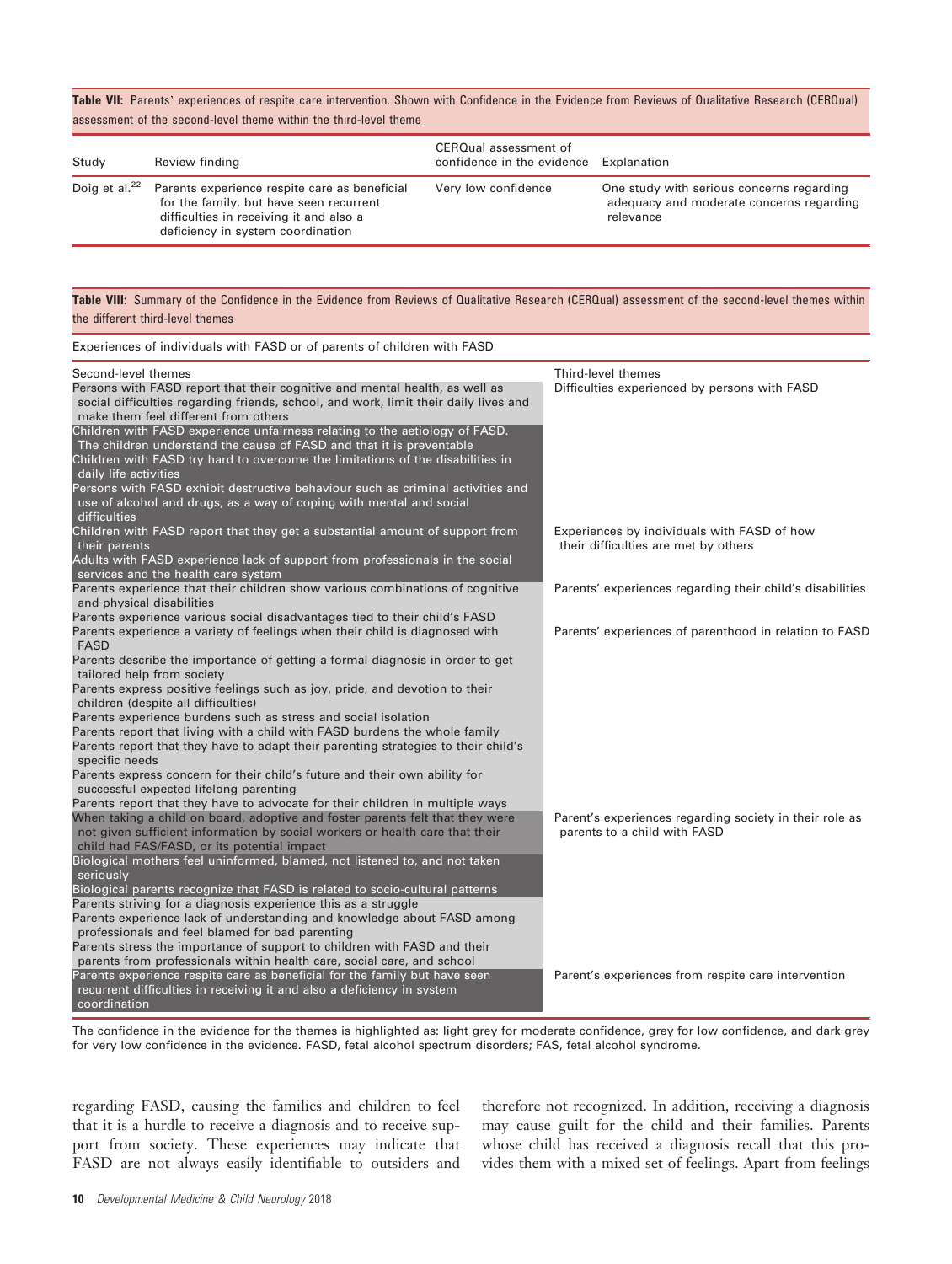of guilt, there is also a perceived advantage to understand the reason for their child's behaviour, whereby parents experience that a diagnosis of a FASD-related condition opens up pathways for appropriate support. Regardless of diagnosis, individuals with FASD and their parents need to be treated in a professional manner and provided with appropriate care and support from the health care and social services, as well as proper support during schooling. It is therefore of great importance that health care, social care, and the school system hold competence about FASD in order to support their professionals in their care of these individuals and their families. Parents who have received support stress the importance of obtaining support from health care, social care, and educational systems.

Although there is very low confidence in the theme 'Parents' experiences from respite care', owing to the fact that it is only reported in one study with few parents, it still indicates that respite care could be beneficial for the parents. It is, however, worth noting that there is a lack of studies investigating the experiences of interventions for individuals with FASD or for their families. The need for studies on the effect of interventions on measurable effects for individuals with FASD has been concluded in a systematic review by Reid et al. $^{23}$  The lack of studies on interventions for these individuals could be a result of the fact that these individuals do not receive any interventions.

Although more studies are needed, in particular regarding experiences of interventions for individuals with FASD or their families and regarding experiences from biological parents, it is gratifying to see that current qualitative studies with scientific rigour have been performed. The results of this qualitative evidence synthesis enhances the picture that living with FASD, independent of cultural and societal contexts, is experienced as a lifelong struggle.

#### Limitations

FASD is an umbrella term for several different conditions, which while manifesting some similarities, can also exhibit considerable differences, thus resulting in FASD group heterogeneity. In this review, we have looked at experiences of FASD as a group and have not been able to consider possible differences or similarities among the different subgroups, mainly owing to the lack of reporting on the different subgroups. Furthermore, there might be some additional literature, for example doctoral theses, that have not been published in peer-reviewed journals and are therefore not considered for this review.

The themes in this systematic review were developed through an iterative process of analysis where the themes were phrased so as to have no or minor concerns regarding coherence. Although this may cause a risk of developing findings that can seem banal, the themes reflect important experiences presented in the included studies.

#### CONCLUSIONS/IMPLICATIONS

The findings from this review suggest that individuals affected by FASD feel there is a lack of knowledge or understanding among the professionals they encounter in health care, social care, and education services. These professionals may benefit from more information related to FASD, in order to better understand the requirements of individuals and families living with FASD, which should aid in the establishment of the necessary support that should be provided. Individuals with FASD and their parents need to be acknowledged, accepted, and supported by society.

Until now, most research has focused on parents' experiences of living with a child with FASD. Future research should also include the perspective of those individuals living with FASD. Furthermore, very little is known about experiences and expectations of supportive interventions for individuals with FASD and their families.

## ACKNOWLEDGEMENTS

The authors would like to thank the Swedish Agency for Health Technology Assessment and Assessment of Social Services for methodological support and the opportunity to carry out this work. We specifically thank Hanna Olofsson for performing the literature searches and Elisabeth Gustafsson for administrative support. Gert Helgesson gratefully acknowledges financial support from the Swedish Research Council and from the Swedish Research Council for Health, Working Life and Welfare (2014- 4024). The authors have stated that they had no interests which might be perceived as posing a conflict or bias.

#### SUPPORTING INFORMATION

The following additional material may be found online:

Appendix S1: Search strategy.

Appendix S2: Methodological limitations of the included studies.

Appendix S3: Presentation of themes and GRADE-CERQual Evidence Profiles.

#### **REFERENCES**

- 1. Hoyme HE, Kalberg WO, Elliott AJ, et al. Updated clinical guidelines for diagnosing fetal alcohol spectrum disorders. Pediatrics 2016; 138: e20154256.
- 2. Murawski NJ, Moore EM, Thomas JD, Riley EP. Advances in diagnosis and treatment of fetal alcohol spectrum disorders: from animal models to human studies. Alcohol Res 2015; 37: 97–108.
- 3. May PA, Baete A, Russo J, et al. Prevalence and characteristics of fetal alcohol spectrum disorders. Pediatrics 2014; 134: 855–66.
- 4. May PA, Blankenship J, Marais AS, et al. Approaching the prevalence of the full spectrum of fetal alcohol spectrum disorders in a South African population-based study. Alcohol Clin Exp Res 2013; 37: 818–30.
- 5. May PA, Fiorentino D, Coriale G, et al. Prevalence of children with severe fetal alcohol spectrum disorders in communities near Rome, Italy: new estimated rates are higher than previous estimates. Int 7 Environ Res Public Health 2011; 8: 2331–51.
- 6. Riley EP, Infante MA, Warren KR. Fetal alcohol spectrum disorders: an overview. Neuropsychol. Rev. 2011; 21: 73-80.